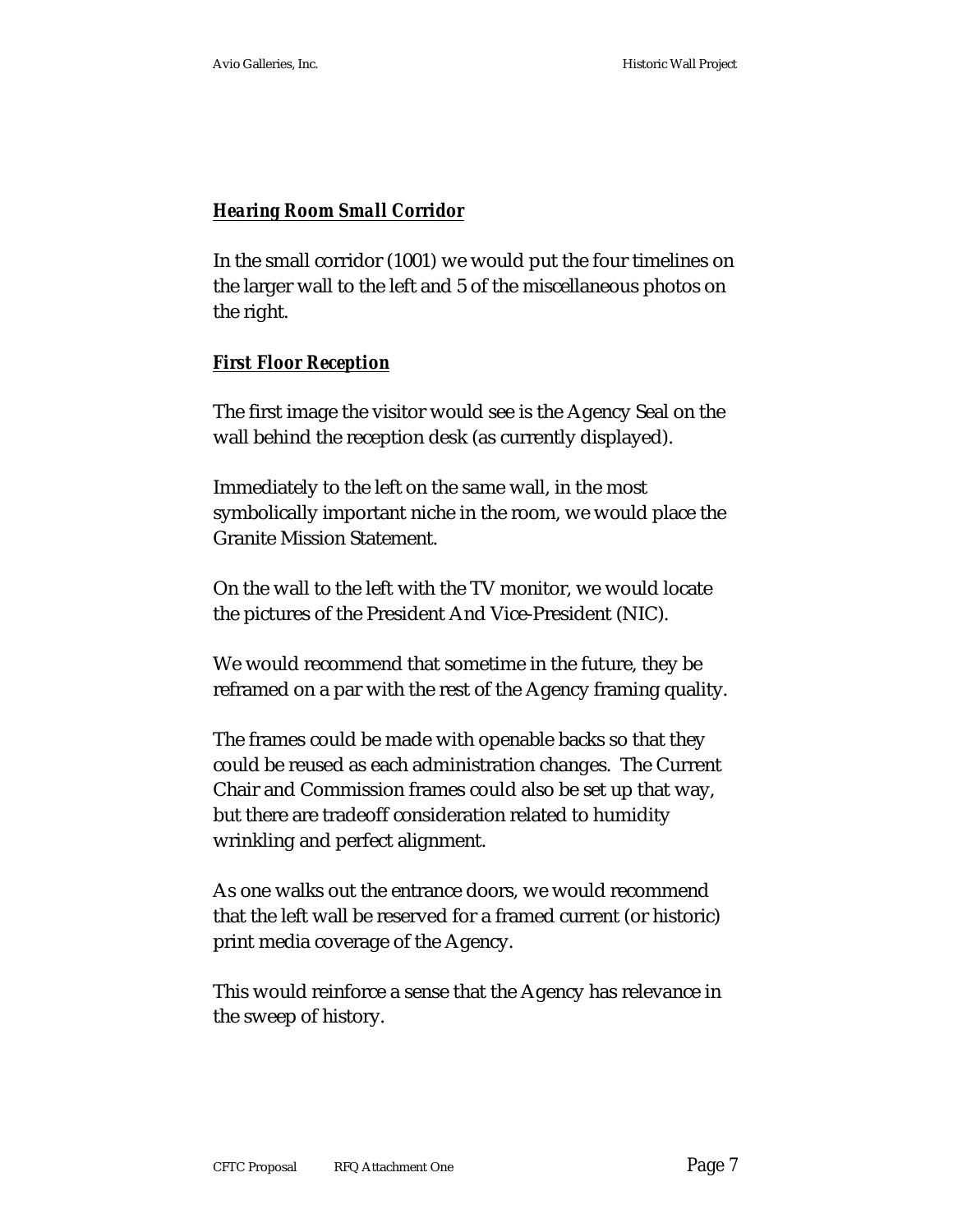# *Hearing Room Suite Foyer*

Walking into the suite, the visitor sees directly ahead, close up and readable, the 911 Seal.

Immediately to the right, close up and readable, the Mission Statement and on the diagonal to the left, the Commission Portrait.

In the same area, departing visitors see the framed montage of the four CFTC buildings, by itself, on its own wall. We believe that the public should see these buildings somewhere in this suite, and this seemed the best place.

## *Hearing Room*

This is the "power room" of the Agency.

We believe that this room should show the Sitting Commission and the Present and Past Chairs -- and nothing else.

(Anything more would add visual clutter, not visual interest.)

As the visitor moves through the room entrance the first thing on the left, an important wall, should be the current Chair – up close where people can easily learn to recognize him or her.

Then counter clock wise around the perimeter of the room the past chairs. Two on each 5 foot projecting wall, ending with one Chair on the wall adjoining corridor 1901.

We would leave the projection screen wall at the back empty and clean.

We would put the Sitting Commission portraits in the important niche on the wall immediately to the left upon entering (adjoining room 1009).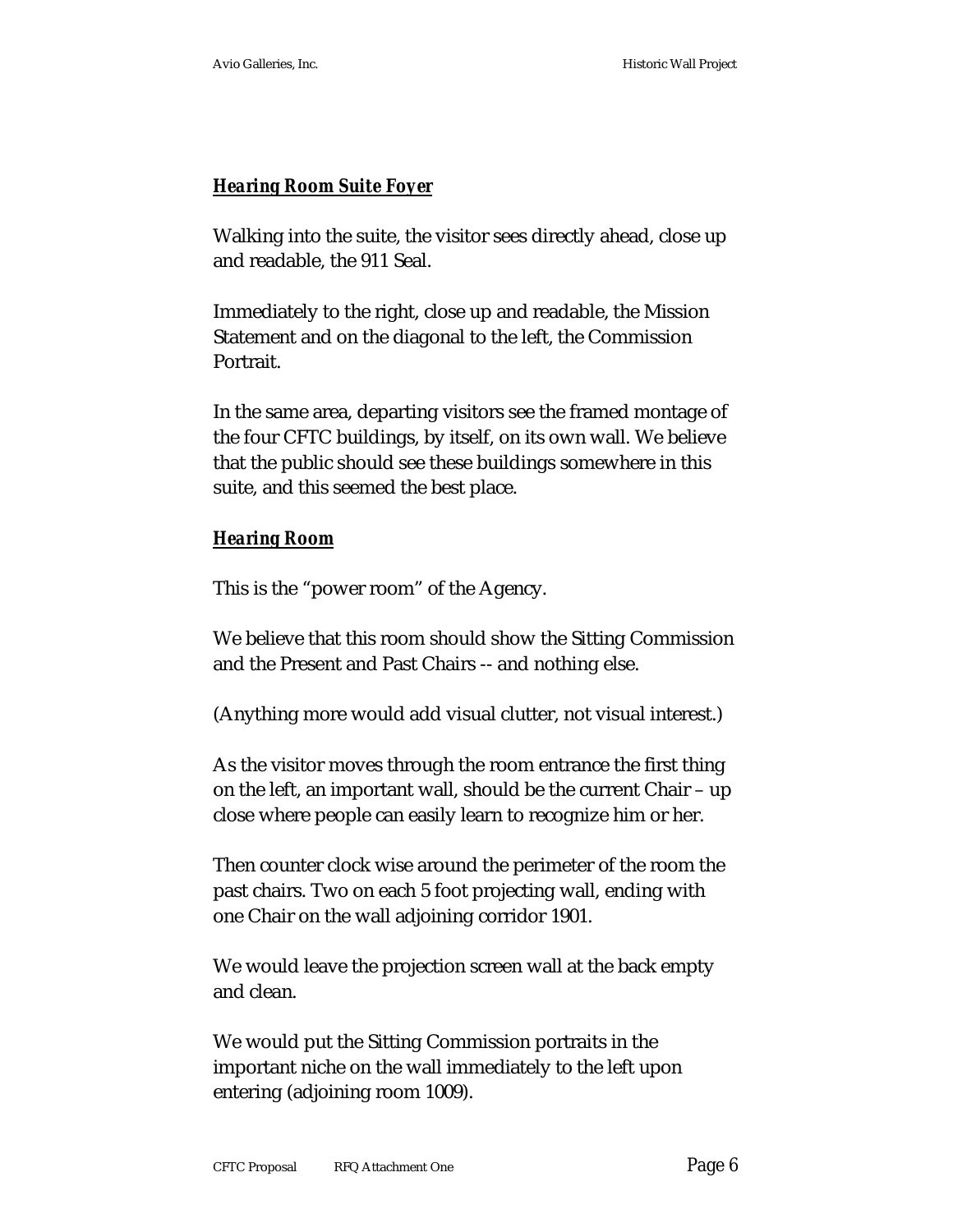# **Locations – First Floor Plan**



**21ST STREET NW** 

# CFTC Proposal RFQ Attachment One Page 5 **Zone One – First Floor Plan**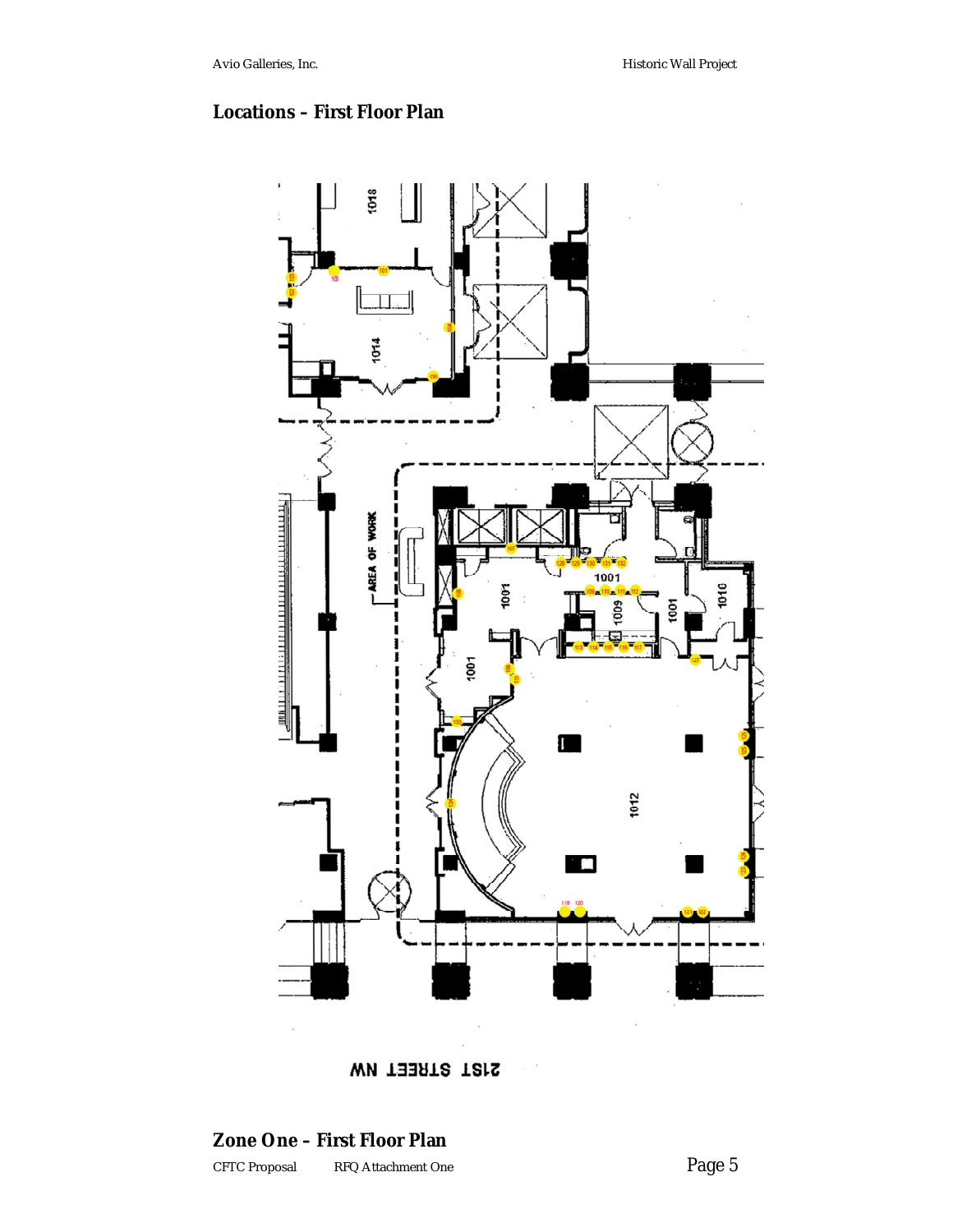# **Zone One – First Floor Plan**



2121 STREET NW CFTC Proposal RFQ Attachment One Page 4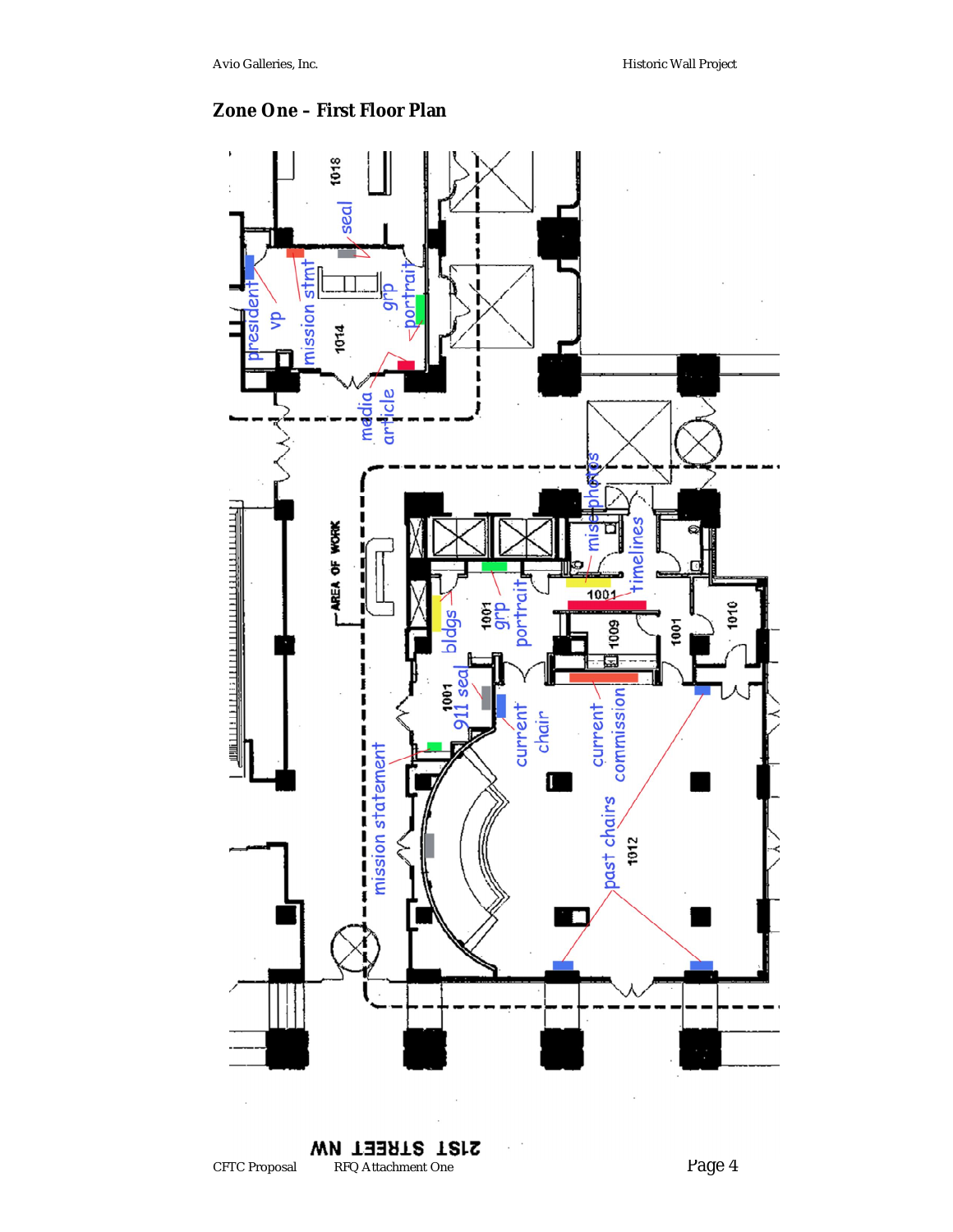pass the mission statement every day, so the ninth floor would need one, and commissioners going directly into the hearing room should confront their mission before every hearing.

We think that it is not necessary that each one be in granite. We would recommend that two of the statements (NIC) should be framed up in a modern and dignified font, similar to the Gallery Perspective, (but not in a calligraphy font).

#### *Commission Group Portraits*

We like the precedent of having the sitting commission group portrait. It is less formal and more human than just having the traditional line of single portraits alone.

We favor the notion that new staff, potential new staff, new clients and visitors see the informal group portrait upon arrival at each of the three zones. Our layout reflects this notion and places them alone on important walls in each of the three reception areas.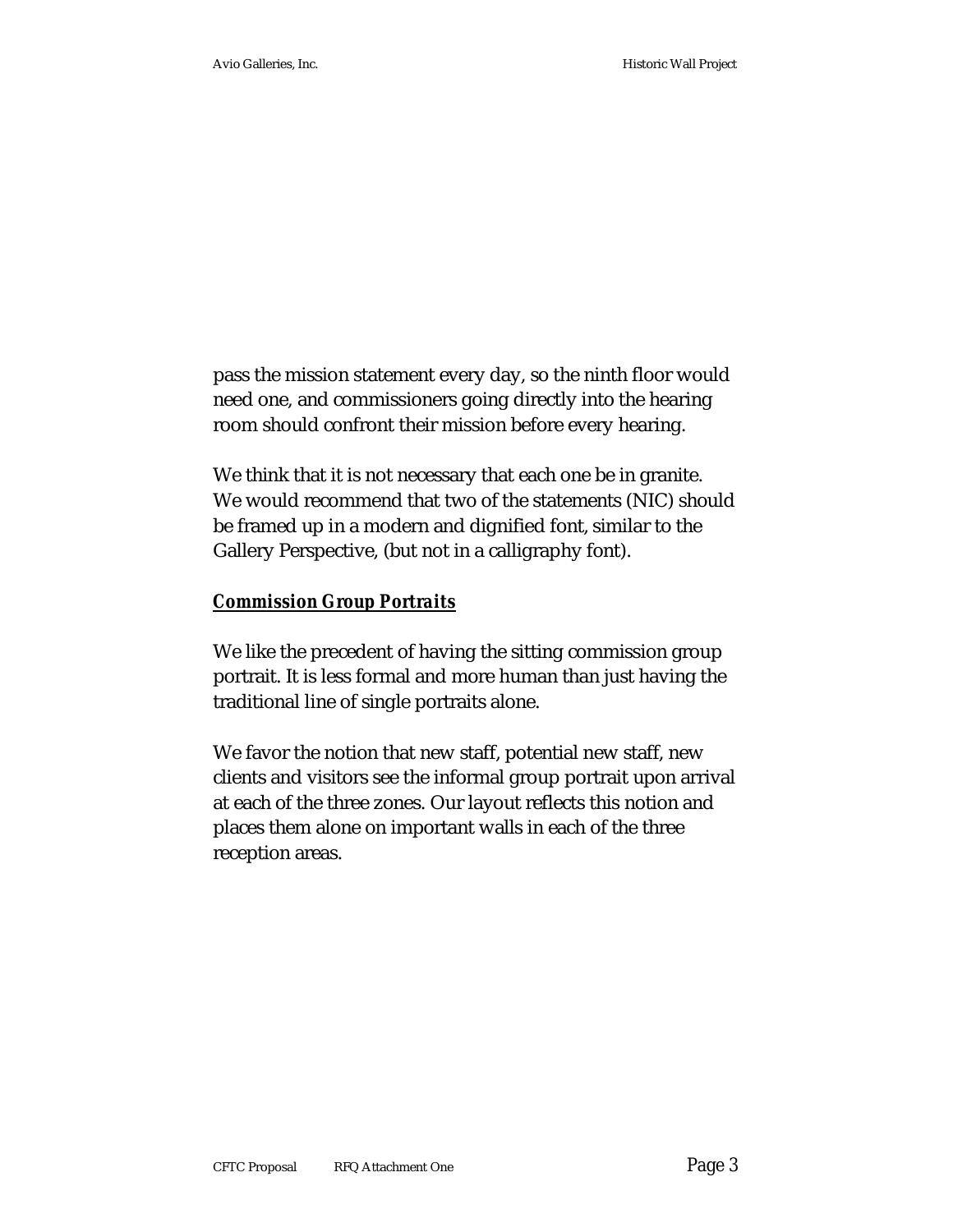# *Overview*

This section provides our conceptual approach to the major ideas behind our layout plan.

We then provide a "walk-through" which illustrates the implementation of our conceptual approach.

## *Agency Seals*

We believe that the first image the CFTC clients should see on entrance to each of the important zones of the building is the agency Seal.

In our experience, nothing reinforces the vested power, authority, dignity and timelessness of the agency like the Agency Seal mounted on a substantial unadorned wall.

Toward that end, in each of the three main zones, we have reserved three places for those seals.

Instinctively, your staff has already optimally located those seals (first floor Reception, first floor Hearing Room complex, and 9<sup>th</sup> floor reception) and we would retain those locations. However, we would put the 911 seal at the entrance to the hearing room complex.

## *Mission Statement*

We believe that in each of the three main zones, there should be a mission statement, although two of the three are not in contract (NIC). We believe that staff as well as clients should